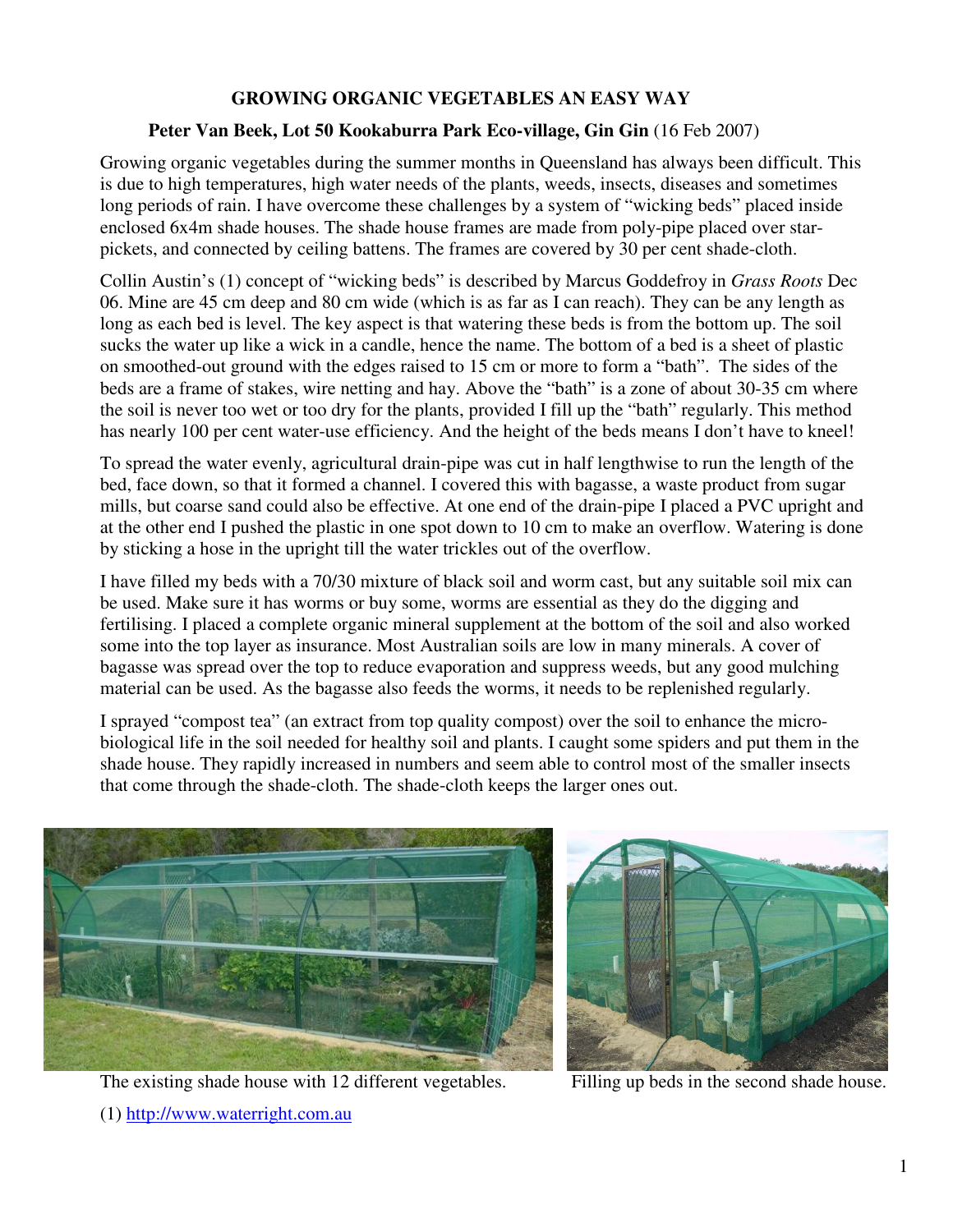I spend two to three hours per week mainly watering, some weeding, transplanting, harvesting, and pollinating the cucumbers by hand. Some crops such as cucumbers, beans and peas are sown directly. Others are grown as seedlings in a small seedling house and transplanted when about 5–10 cm tall. When transplanting, I water the seedlings once or twice from the surface until their roots connect with the moist soil below. After that their roots can select the level of wetness that suits them best. I only water a bed when I cannot see water at the bottom of the upright.

The shade house has 20 square metres growing space. The one I have used till now has provided me with nearly half my vegetables plus some to swap for eggs and fruit. Most people have commented how much better these vegetables taste. At a guess I save more than \$1,000 per year in buying vegetables. And they are free from artificial chemicals, fresh, better quality and no fossil fuel is used. Hence almost no green-house gasses!

## Details and costs

The 6x4m frame was made from 5 cm poly-pipe placed over eight star-pickets. (I smoothed the sharp tops of the star pickets with a grinder to stop them from cutting into the poly-pipe.) The poly-pipe was connected by nine lengths of 6 m long ceiling battens ("top hat"). The three in the centre are 85 cm apart to allow for overlap of the shade cloth, the rest are spaced at 90 cm. Wooden supports were attached with metal strapping under the centre of the end-arches. A third support was needed for the door frame. Wire netting can be put along the ends as trellis for climbing crops.

The frame was completely enclosed by shade cloth of 30 per cent density (50 per cent was too dark). The poly-pipe arches were 7.15 m as the shade cloth is 3.6 m wide, allowing for 5 cm overlap. So two lengths of 6.2 m shade cloth covered the frame lengthwise and allowed for wrapping around the polypipe at both ends. One length of 4.2 m was used for the closed end, and about 2.2 m was used for the door end. I tied the shade cloth to the battens with cable ties (the top and bottom of the shade cloth only), stapled it to the poly-pipes with a stapler and glued the ends to the poly-pipe with sealant. I covered the bottom of the shade cloth with soil to stop animals from wriggling their way in.

The beds along the sides are 80 cm wide; the one in the centre is wider. The beds are level from sideto-side as well as lengthwise. Sand spread over the ground prevents stones from cutting holes in the plastic. Wooden stakes were driven into the soil, spaced at up to 75 cm apart. 60 cm high wire-netting was rolled out on the inside of the stakes, partly covering the sand, and nailed to the top of the stakes. The stakes and wire netting together with the weight of the soil hold the bed together. Plastic was then laid down with upright edges of no less than 15 cm on all sides to hold the water. Virtually no water drains past the root zone and is wasted. The plastic also keeps the roots from any nearby shrubs out.

The agricultural drain pipe (cut in half lengthwise) was placed on the plastic and a 60 cm PVC upright was tied to the wire netting. A cover of bagasse was spread over the bottom of the bed; deep enough to cover the pipe say 5–10 cm, but I expect that sand can be used as well. To hold the soil in place, hay was spread along the wire netting and the soil mix was shovelled into the bed.

The second shade house took about three days to build and cost about \$650: eight star-pickets of 1.68m (\$45); four 7.15m lengths of 5 cm diameter poly-pipe (\$60); nine lengths of 6.05 m battens (\$70); 19m of shade cloth (\$142); a second-hand door, hinges and latch (\$40); three timber uprights of 2.4 m (\$20); three lengths of 30 cm metal strapping; a 100-packet of 300 mm cable ties; some clouts and screws (\$40). (The poly-pipe, plastic and shade cloth were bought in rolls.)

For the wicking beds: 10 m 0.2 mm concrete underlay (AS 2870) cut lengthwise into three strips (except the centre bed which needs a double width) (\$19); 11 m agricultural drain pipe cut in half lengthwise (\$32); 27 m of 60 cm high vermin proof wire netting (\$13); 50 wooden stakes of 60x5x2.5cm as used by concreters (\$55); five 90 mm PVC uprights of 60 cm (\$28); one bag of